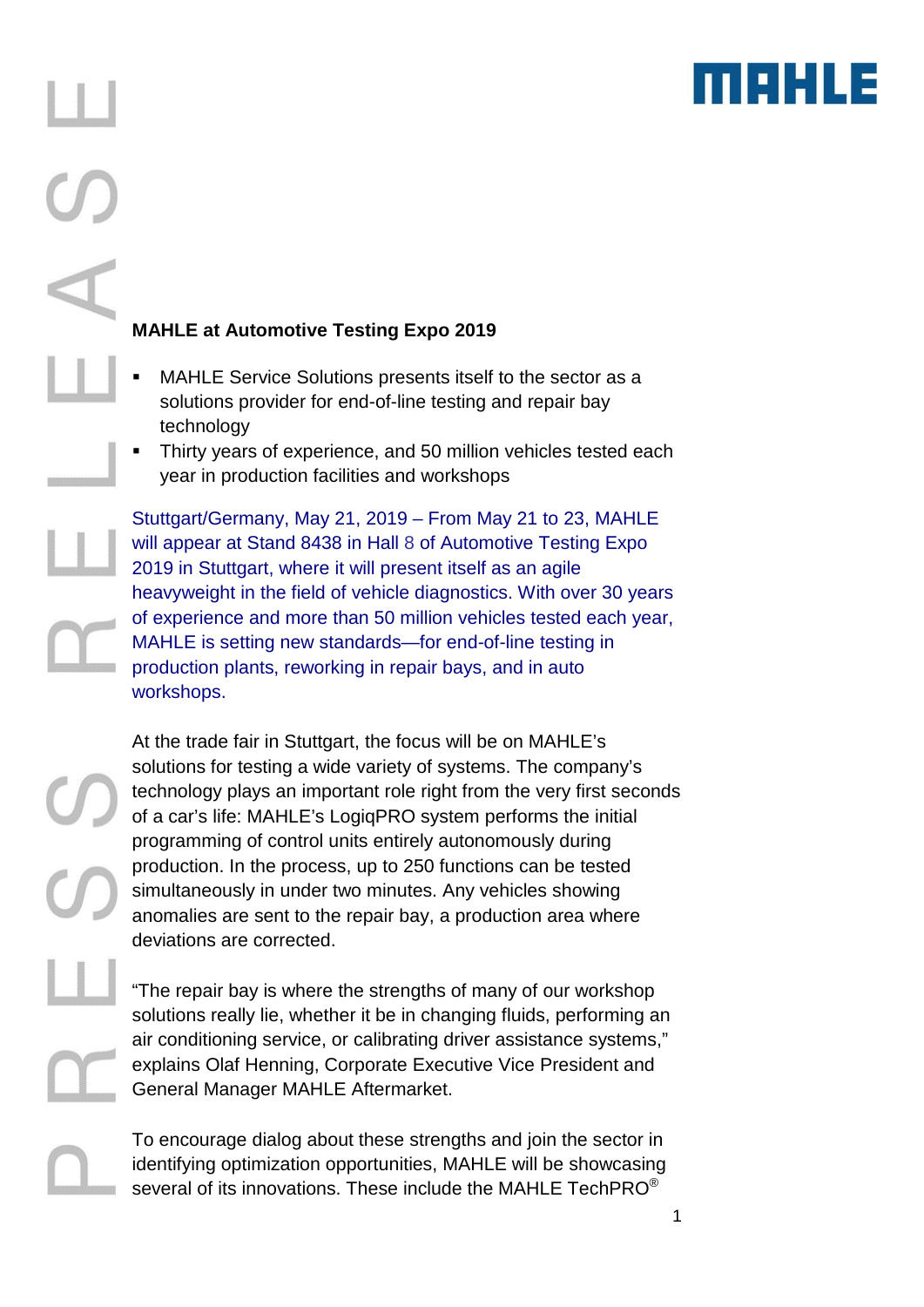

Digital ADAS calibration tool, which features a digital calibration panel on a flat-screen display. In addition to automatically storing tables for new vehicle types when the system is updated, calibration takes only a few seconds, is straightforward, and is far less demanding in terms of the exact positioning of the vehicle, compared with competing products. The new generation of MAHLE ACX A/C service units will also be exhibited at the stand. The hallmarks of this product include robust design, simple operation, and intelligent components offering excellent connectivity.

## **About MAHLE**

MAHLE is a leading international development partner and supplier to the automotive industry as well as a pioneer for the mobility of the future. The group's product portfolio addresses all the crucial issues relating to the powertrain and air conditioning technology—both for drives with combustion engines and for e-mobility. In 2018, the group generated sales of approximately EUR 12.6 billion with more than 79,000 employees and is represented in more than 30 countries with 160 production locations.

## **About MAHLE Aftermarket**

MAHLE Aftermarket, the business unit specializing in spare parts, uses the expertise from the series production of original equipment in its automotive aftermarket product range and supplies trade, workshop, and engine repair partners. The portfolio also includes products developed by MAHLE Service Solutions for workshop equipment as well as comprehensive services and customized training programs. The full extent of this expertise is found in the MAHLE, Brain Bee, BEHR, CLEVITE, IZUMI, KNECHT FILTER, and METAL LEVE brands.